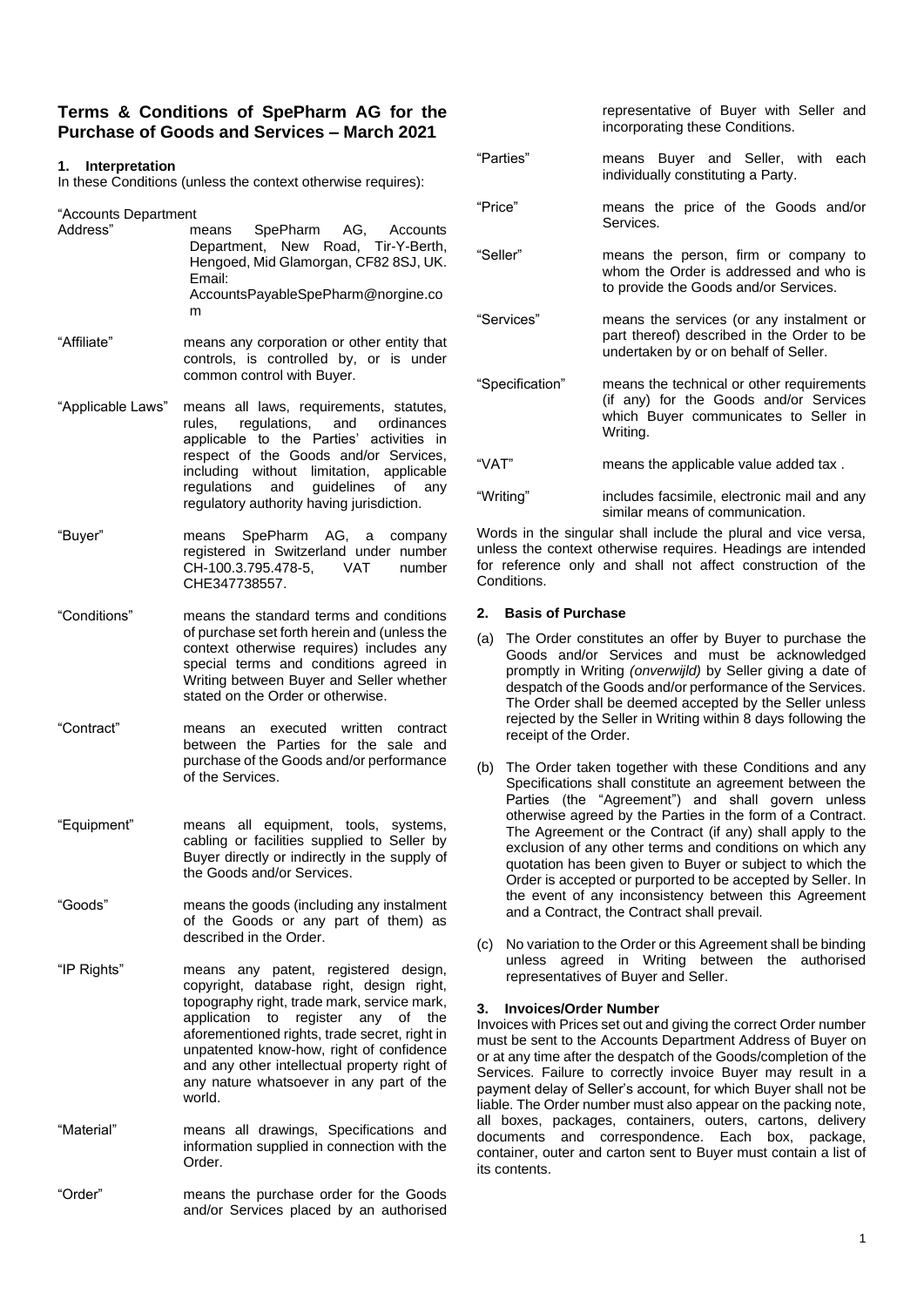## **4. Quality and Compliance/Health and Safety**

Without prejudice to any other rights Buyer may have, Seller warrants to Buyer that:

- (a) the Goods will:
	- (i) meet in all respects the requirements and conform as to quantity, quality and description with the particulars specified in the Specifications, Order or Contract or as agreed by the Parties in Writing and comply with all Applicable Laws;
	- (ii) be fit and sufficient for the purpose for which such Goods are ordinarily used and shall be accompanied by adequate information to ensure that when put to use the Goods will be safe and without risk to health;
	- (iii) not infringe any copyright, design or other IP Rights of a third party;
	- (iv) be free from defects and of sound materials and workmanship;
	- (v) be tested, designed and constructed so as to be safe and without risk to the health and safety of persons using the same;
	- (vi) if the purpose for which the Goods are required is indicated in the Order or in Writing by the Parties, either expressly or by implication, be fit for that purpose; and
- (b) the Services will:
	- (i) be performed by appropriately qualified and trained personnel with all due care and diligence and to the highest standard of quality prevailing in the Seller's industry at the time of performance and in accordance with Applicable Laws; and
	- (ii) conform to the Specification and all requirements agreed between the Parties.

The provisions of this Condition 4 shall survive any performance, acceptance or payment pursuant to this Agreement and shall extend to any substituted or remedial Goods or Services provided by Seller.

# **5. Progress and Inspection Testing**

- (a) Buyer may at reasonable times inspect the progress of the Services being performed and/or test the Goods during manufacture, processing and storage, and Seller shall at its own cost provide or shall procure the provision of all facilities as may reasonably be required by Buyer for this purpose. Any testing of the Goods shall not imply acceptance of the Goods by Buyer.
- (b) If as a result of any inspection or test under Condition 5(a) Buyer or its representative is of the reasonable opinion that the Goods and/or Services do not comply with this Agreement or are unlikely on completion of manufacture or processing or performance so to comply, Buyer may inform Seller accordingly and Seller shall promptly take such reasonable steps as may be necessary to ensure such compliance.

# **6. Delivery**

- (a) The Goods shall be delivered and the Services performed by Seller at the address and at the time or within the period and in the manner specified in the Order or in Writing by the Parties and time of delivery of the Goods and/or performance of the Services shall be of the essence of this Agreement.
- (b) Delivery shall take place during Buyer's usual business hours and Seller shall supply Buyer, in reasonable time, with any instructions or other information required to enable Buyer to accept delivery of the Goods and/or allow Seller to perform the Services.
- (c) If the Goods are not delivered or the Services not performed at the time or within the period specified in the Order or in Writing by the Parties, Seller shall be in default by law (*van rechtswege in gebreke*) and Buyer shall be entitled to dissolve (*ontbinden*) or terminate this Agreement without any further notice of default (*ingebrekestelling*) being required, without liability to Seller and without prejudice to any claim for damages or other remedy, including any late delivery penalty specified in the Order or in Writing by the Parties.
- (d) The Goods shall be transported and off-loaded at the sole risk and expense of Seller and shall remain at Seller's risk until accepted by Buyer in accordance with the Order and this Agreement.
- (e) If the Goods are incorrectly delivered Seller will be responsible for any additional expense incurred in delivering them to their correct destination and acceptance of the Goods will not take place until they are delivered to their correct destination as specified in the Order or the Contract (if any).
- (f) The Goods shall be properly packed, marked, secured and delivered in such a manner so that they arrive at their destination in good condition under normal conditions of transport having regard to the nature of the Goods and the other circumstances of the case and in compliance with Applicable Laws.
- (g) Unless otherwise agreed between the Parties in Writing the Goods are not to be delivered or the Services performed in instalments but where the Parties have agreed that delivery of the Goods and/or performance of the Services shall be in instalments, the Agreement shall be treated as a single agreement, and not a severable agreement.
- (h) Unless otherwise agreed between the Parties in Writing before delivery, Buyer shall have no obligation to pay for or return to Seller any packaging or packaging materials for the Goods, whether or not any Goods are accepted by Buyer and whether or not re-usable.
- All Goods shall be transported by the method specified in the Order or in Writing by the Parties or, if no method is specified, by the most expeditious method consistent with ensuring the Goods reach their destination in an undamaged condition.

# **7. Hazardous Goods**

Seller will promptly inform Buyer in Writing of any dangers and special instructions relating to the handling, storage, safe use, transportation or disposal of hazardous goods (including any new information concerning these matters which from time to time becomes available).

## **8. Goods with Limited Shelf Life**

For Goods or components of Goods whose shelf life is limited, Seller shall provide Buyer with the following:

- (a) Storage instructions required for the preservation of the Goods;
- (b) Time span of use, from the date of manufacture;
- (c) Date of expiration which shall appear clearly and indelibly on the packaging of the Goods.

The Seller shall only deliver Goods whose residual shelf time is at least equal to 80% of the total shelf life of the Goods.

## **9. Performance of the Services**

(a) The Services will be performed in accordance with the Order and this Agreement, including without limitation any acceptance criteria or tests, provision of certificates,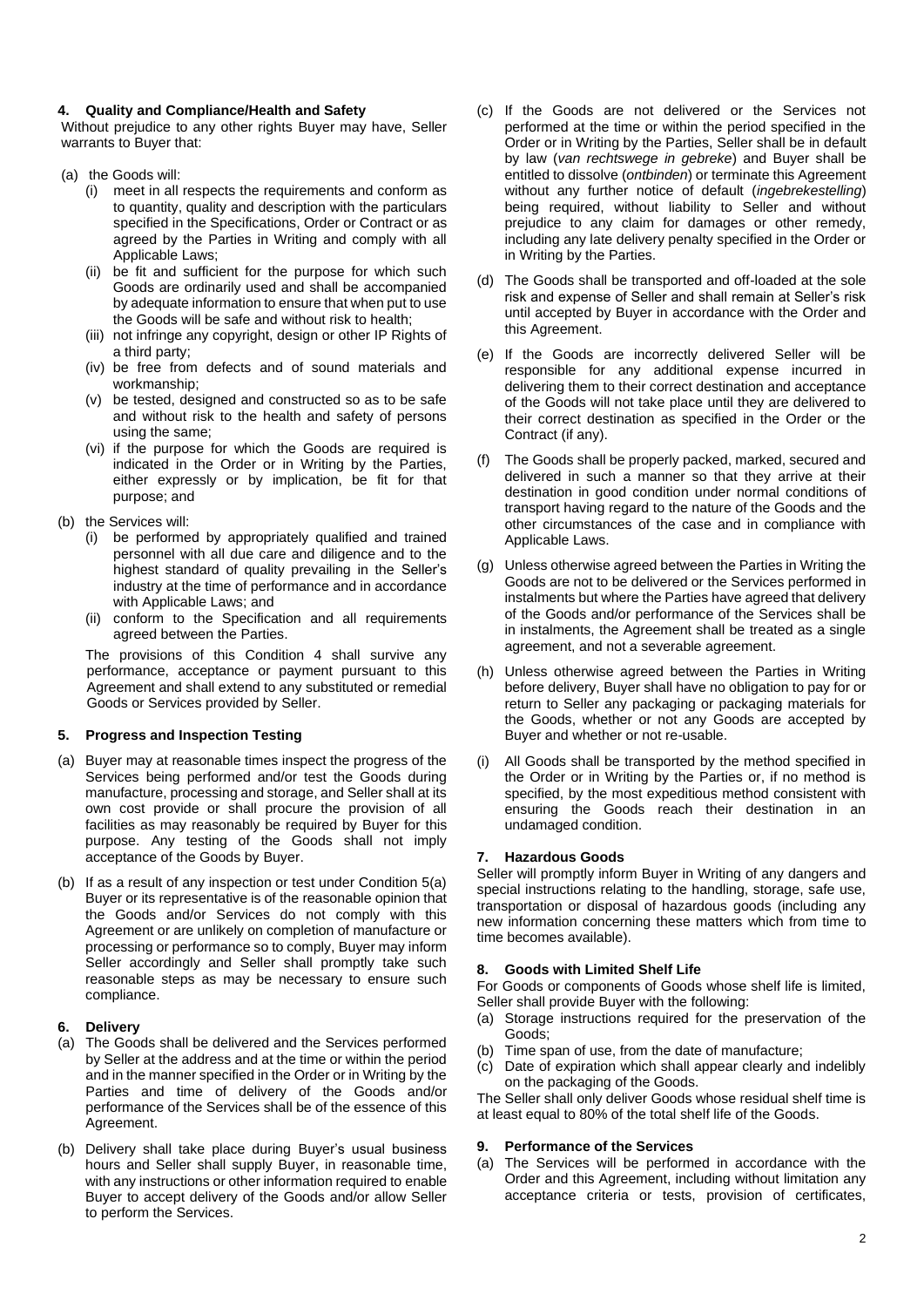programme of installation or performance standard that may be agreed between the Parties in Writing.

- (b) Where Seller is to provide the Services at Buyer's site, Buyer will ensure that Seller has reasonable access to the site as may be necessary for Seller to perform the Services in accordance with the Order and the Agreement.
- (c) While performing Services at Buyer's site, Seller must:
	- (i) take reasonable care to ensure that the performance of the Services does not interfere with the business of Buyer, its employees or any other consultant or contractor employed on the site;
	- (ii) comply with all Applicable Laws;
	- (iii) comply with any policies and procedures required by Buyer and issued to Seller prior to the performance of the Services;
	- (iv) ensure that the Services are performed during Buyer's usual business hours, unless otherwise agreed in Writing by Buyer; and
	- (v) leave the site in a clean and tidy condition at the end of each day and on completion of the Services.

## **10. Storage/Destruction**

If for any reason Buyer is unable to accept delivery of the Goods at the time when the Goods are due and ready for delivery Seller shall, if its storage facilities permit, store and safeguard the Goods and take all reasonable steps to prevent their deterioration until they are actually delivered and Buyer shall be liable to Seller for the reasonable costs (including insurance) relating thereto. Seller may not dispose or otherwise destroy the stored Goods without giving reasonable advance notice in Writing to Buyer.

## **11. Confidentiality/ Buyer's Material and Equipment**

- (a) The Order and this Agreement is confidential between Buyer and Seller, and Seller agrees that no confidential information connected therewith shall be published or disclosed to any third party without Buyer's consent in Writing. This Condition 11 shall survive termination of this Agreement, however arising.
- (b) Seller shall keep in strict confidence all Material and all technical or commercial know-how, Specifications, inventions, or processes of a confidential nature which have been disclosed to Seller by Buyer, its Affiliates and its and their employees, agents or sub-contractors and any other confidential information concerning Buyer's business. Seller shall restrict disclosure of such confidential material to its employees, agents or sub-contractors who need to know the same for the purpose of discharging Seller's obligations to Buyer, and shall ensure that all such employees, agents or sub-contractors are subject to obligations of confidentiality corresponding to those of Seller.
- (c) All Material, Equipment and other data supplied by Buyer to Seller or purchased by Seller on behalf of Buyer shall, at all times be and remain as between Buyer and Seller, the exclusive property of Buyer and be marked as such by Seller, but shall be properly insured, kept securely and maintained by Seller in good condition until delivered to Buyer, and shall not be disposed of or used other than in accordance with Buyer's instructions or authorisation in Writing. Seller shall indemnify Buyer against all loss thereof or damage thereto while in Seller's possession or control. In the case of Equipment purchased by Seller on behalf of Buyer, Seller shall assign or transfer to Buyer any

warranties received from the relevant manufacturer or supplier.

- (d) Where the Goods and/or Services are designed, created or otherwise developed by or for Seller pursuant to the Order and this Agreement, then all IP Rights in the Goods and/or Services throughout the world shall belong to Buyer absolutely. Seller hereby assigns with full title guarantee and free from all third party rights, all such IP Rights to Buyer with the intent that upon the making or creation of the Goods and/or Services the IP rights shall automatically vest in Buyer. Seller shall promptly at Buyer's request, do or procure to be done all such further acts and things and the execution of all such documents as Buyer may from time to time require for the purposes of securing for Buyer the full benefit of this Agreement, including all rights, title and interest in and to the IP Rights and all other rights assigned to Buyer.
- (e) Seller irrevocably undertakes that neither it nor any other person will assert against Buyer or any third party any moral rights in or relating to the IP Rights and warrants that all such moral rights are irrevocably waived and extinguished.

## **12. Risk and Property**

The Goods shall remain at the risk of Seller until delivery to Buyer is complete (including off-loading and stacking), when risk and ownership of the Goods shall pass to Buyer.

#### **13. Rejection/Remedies**

- (a) Without prejudice to any of its rights, Buyer may by notice in Writing to Seller reject any or all of the Goods and/or Services if Seller fails to comply with any of its obligations under this Agreement.
- (b) Buyer shall not be deemed to have accepted any Goods and/or Services or any part hereof until Buyer has had a reasonable time to inspect them following delivery and/or performance, or if later, within a reasonable time after any latent defect in the Goods and/or Services has become apparent.
- (c) Buyer shall when giving notice of rejection specify the reason for such rejection, and Seller shall within 8 days following receipt of notice of rejection remove any rejected Goods at Seller's risk and expense.
- (d) In the case of rejected Goods or Services Seller shall, at Buyer's option, without prejudice to any claim of Buyer against Seller for damages sustained in connection with the Seller's breach of this Agreement and Buyer's right to suspend any payment obligation it may have under this Agreement:
	- i) replace rejected Goods with Goods conforming in all respects with the terms of this Agreement; and/or
	- ii) re-perform the defective Services;
	- iii) treat the Agreement as discharged by Seller's breach and require the repayment of any part of the Price of the Goods and/or Services paid; and
	- iv) reimburse Buyer for all freight and handling costs reasonably incurred by Buyer and/or for which it may be liable in respect of such Goods and/or Services.
- (e) If the Goods are not promptly removed by Seller, Buyer may return the Goods at Seller's expense and risk.

#### **14. Warranty**

Without prejudice to any other remedies of Buyer, Seller shall as soon as reasonably practicable, upon the written request of Buyer and at the cost of Seller: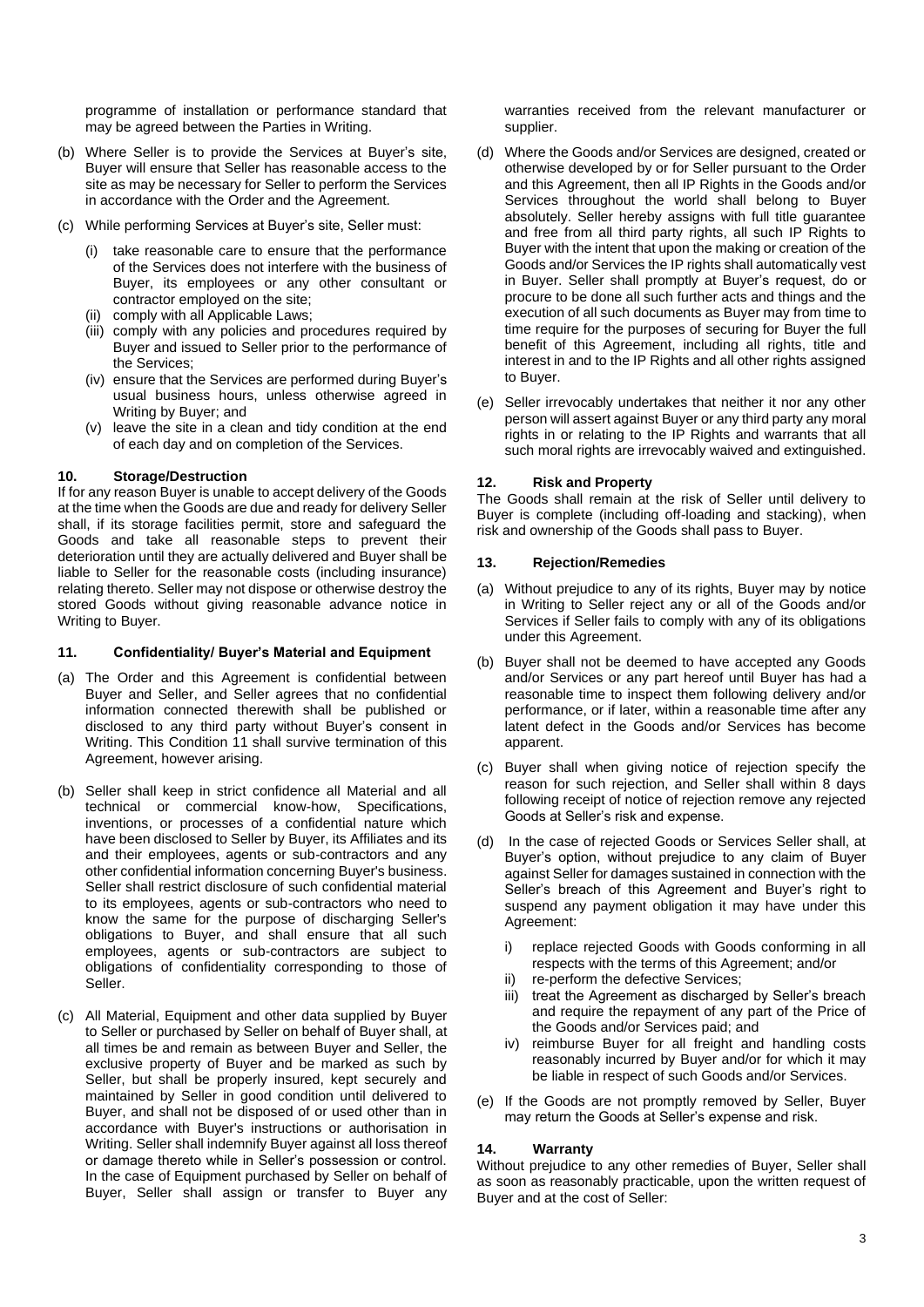- (a) replace or (at Buyer's option) repair all Goods which are or become defective where such defect occurs under proper usage and is due to faulty design, or inadequate or faulty materials or workmanship, Seller's erroneous instructions as to use, erroneous data or any breach by Seller of any provision of this Agreement. Repairs and replacements shall themselves be subject to the foregoing obligations after repair or replacement;
- (b) re-perform any Services found to have been performed defectively.

## **15. Price and Payment of Goods and Services**

- (a) The Price of the Goods and/or the Services shall be as stated in the Order or the Contract (if any) and, unless otherwise agreed between the Parties in Writing, shall be exclusive of any VAT.
- (b) Seller shall pay all charges for packaging, packing, shipping, carriage, insurance and delivery of the Goods to Buyer and any import taxes or duties or other duties, taxes, imports or levies (other than VAT) in respect of the Goods and/or Services.
- (c) No increase in the Price may be made (whether on account of increased material, labour or transport costs, fluctuation in rates of exchange or otherwise) without the prior consent of Buyer in Writing.
- (d) If no Price is stated in the Order or in the Contract, the Price shall be i) the price last quoted to Buyer in Writing, or ii) the price last paid by Buyer to the Seller for the Goods and/or Services, or iii) the prevailing market price, whichever is the lowest.
- (e) Once the Goods and/or Services have been delivered in accordance with Condition 6, Seller shall send a correct invoice for the Goods and/or Services in accordance with Condition 3, and Buyer shall unless otherwise agreed in Writing pay such invoice 60 days from the date of invoice.
- (f) With respect to Services, Seller shall submit with the invoice, without limitation, a reasonable description of the Services performed and a list of any direct expenses incurred in the provision of the Services, together with supporting documentation. Reasonable direct expenses in relation to the Services will be reimbursed, subject to Buyer's prior approval in Writing.
- (g) Buyer, upon reasonable notice to Seller, shall have the right, either itself or through a third party, to conduct an audit of Seller's accounts with respect to invoices rendered. Buyer shall use reasonable endeavours to ensure that any such audit is conducted in a manner designed to minimise inconvenience to Seller.
- (h) Buyer shall be entitled to any discount for prompt payment, bulk purchase or volume of purchase customarily granted by Seller, whether or not shown on its own terms and conditions of sale.
- (i) Without prejudice to any other right or remedy it may have, Buyer reserves the right to set off any amount owing at any time to it by Seller against any amount payable by Buyer to Seller under this Agreement or the Contract, if any.
- (j) Payment of the Price of the Goods and/or the Services does not imply a waiver of any other right Buyer may have against Seller under this Agreement or any Contract.

#### **16. Seller's Obligations**

Seller shall immediately inform Buyer in Writing if at any time Seller becomes aware (whether prior to or after delivery) of the

Goods and/or performance of the Services of: (a) any defect or failure of the Goods and/or Services or any other similar goods and/or similar services; or (b) any unsuitability for any purpose identified in Writing for which the Goods and/or Services or any other similar goods and/or services were supplied and/or performed by Seller.

### **17. Assignment and Sub-Contracting**

Seller shall not assign, transfer, charge or sub-contract the manufacture and production of the Goods and/or the performance of the Services to another party, in whole or in part, without the prior consent of Buyer in Writing. No sub-contracting by Seller shall in any way relieve Seller of any of its responsibilities under the Order or this Agreement. Buyer may at any time assign or transfer all or any of its rights or obligations under this Agreement to an Affiliate.

#### **18. Indemnity and Insurance**

- (a) Seller shall indemnify and hold Buyer harmless against all actions, suits, claims, demands, costs, proceedings, charges, damages, losses and expenses suffered or incurred by Buyer, including without limitation reasonable legal fees and expenses, due to, arising from or in connection with:
	- (i) any negligent or wilful acts or omissions of Seller, its servants, agents or contractors in supplying, delivering and/or installing the Goods and/or in the performance of the Services;
	- (ii) the breach of any provision of this Agreement or Contract (if any) by Seller;
	- (iii) the breach of any warranty given by Seller in relation to the Goods and/or the Services;
	- (iv) any defect in the workmanship, materials or design of the Goods or their packaging;
	- (v) any infringement or alleged infringement of any patent, copyright, registered design, design right, trade mark, trade name or other IP Rights for or relating to the Goods and/or Services unless such infringement has occurred directly as a result of any Specification supplied by Buyer; and
	- (vi) an incorrect description of the Goods and/or Services by Seller.
- (b) Seller shall effect with a reputable insurance company a policy or policies of insurance covering all matters which are the subject of indemnities under this Agreement and shall at the request of Buyer produce the relevant policy or policies together with receipts or other evidence of payments of the latest premium due thereunder.

#### **19. Force Majeure**

"Force Majeure" means in relation to either Party, a circumstance beyond the reasonable control of that Party (the "Claimant") including, without limitation, strikes and other industrial disputes (excluding strikes or labour disputes between any Claimant and its employees), PROVIDED ALWAYS that the Claimant i) notifies the other Party as soon as reasonably practicable of the Force Majeure event and ii) exerts its best efforts to eliminate, cure or overcome any such circumstances and to resume performance of its obligations in a timely manner. If such failure or delay continues for a period in excess of four (4) weeks, the Claimant shall be in default by law (*van rechtswege in gebreke)* and the other Party may dissolve (*ontbinden)* or terminate this Agreement and any Contract forthwith without liability by giving notice in Writing to the Claimant. During such four week period, the Claimant shall not be deemed to be in breach of the Agreement or otherwise liable to other Party for any delay in performance or any non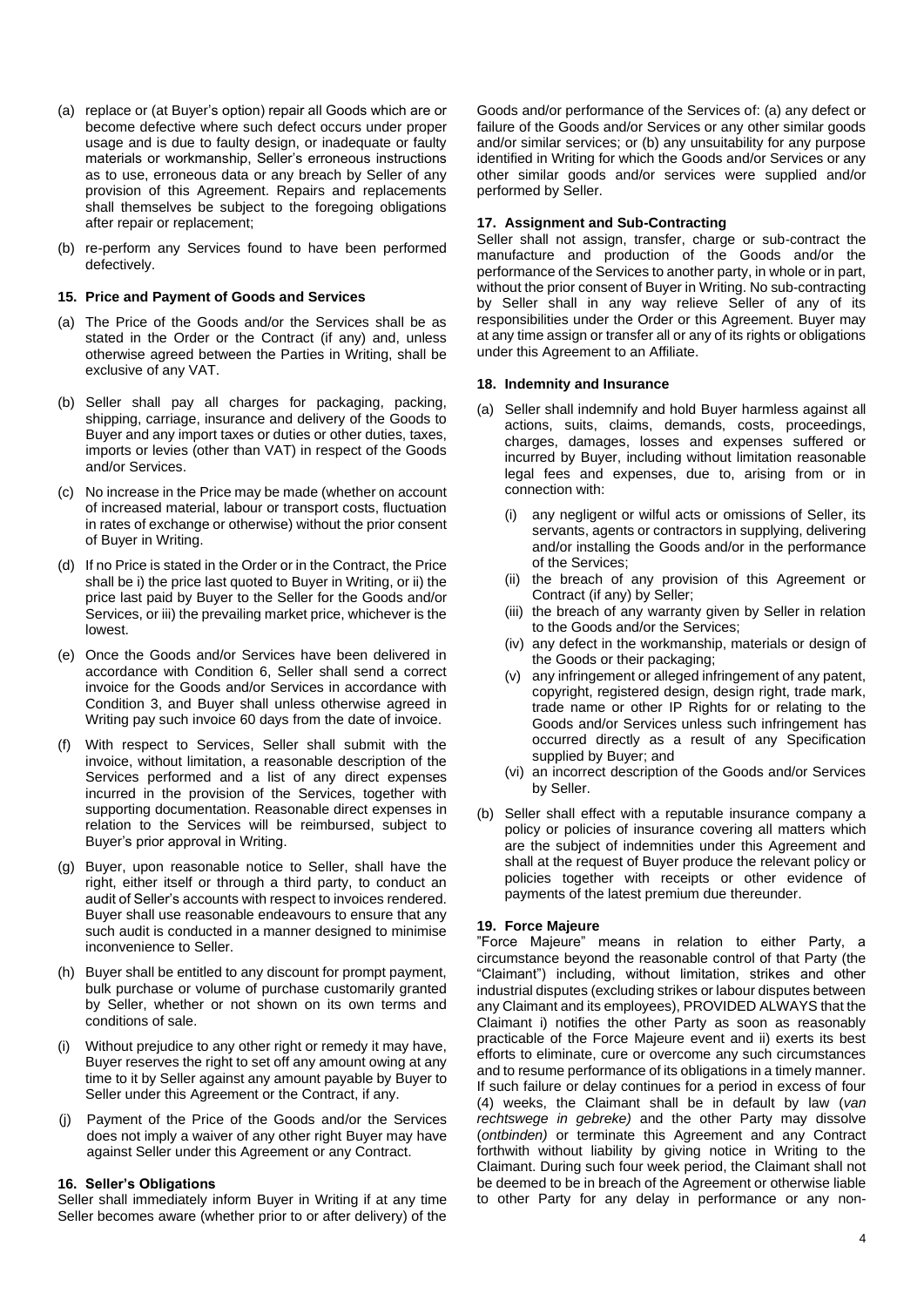performance of any obligations under this Agreement to the extent the delay or non-performance is due to Force Majeure.

## **20. Notices**

Any notice given or made under or in connection with this Agreement shall be in Writing and shall be deemed to have been duly given or made and deemed received as follows:

- (a) if correctly sent by recorded delivery post to the Party concerned at its address specified on the Order or such other address as that Party may from time to time notify in Writing, such notice shall be deemed received three (3) working days after such posting;
- (b) if delivered personally, such notice shall be deemed received on the date of the personal delivery; and
- (c) if sent by facsimile or electronic transmission with confirmed receipt, with a follow-up notice of the same sent within two (2) working days either in accordance with (a) or (b) above, such notice shall be deemed received when despatched.

## **21. Termination and Insolvency**

- (a) Buyer shall be entitled to dissolve (*ontbinden)* or terminate this Agreement without liability to Seller forthwith upon notice in Writing to Seller:
	- (i) if Seller enters into a suspension of payment (*surseance van betaling)*,becomes bankrupt (*failliet)*, insolvent, compounds with its creditors, has distress or execution levied upon its property (which has not been remedied within 15 days after receipt of a notice from Buyer in Writing), is wound up, goes into liquidation (except for the purposes of a *bona fide* reconstruction), has a receiver, administrative receiver, or administrator appointed of the whole or any part of its assets, or shall suffer the appointment of any similar person under Applicable Laws; or
	- (ii) if Seller ceases or threatens to cease to carry on business; or
	- (iii) if Seller is in material breach of its obligations under this Agreement and fails to remedy the breach (if capable of remedy) within 15 days after receipt of a notice from Buyer in Writing specifying the breach; or
	- (iv) there is a change of control of Seller.
- (b) Buyer may cancel any Order or part thereof by notice to Seller in Writing at any time prior to delivery. In the event that Buyer exercises its rights of cancellation, its sole liability to Seller shall be to pay for the cost to Seller (not exceeding the Price) of the work reasonably carried out by Seller or, in relation to the Goods at the date of cancellation, any liability reasonably incurred by Seller to a third party at the date of termination in relation to the manufacture and supply of the Goods. Written evidence of all such costs must be provided.
- (c) The exercise of any rights granted to Buyer hereunder shall not prejudice or affect any right of action or remedy which may have already accrued or may accrue thereafter to Buyer or the continuation of any provision expressly stated to survive, or implicitly surviving, termination.
- (d) On termination or dissolution of this Agreement or the Contract for any reason Seller shall immediately deliver to Buyer:
	- (i) all Equipment and documents relating thereto and all Material and all copies of information and data provided by Buyer to Seller for the purposes of this Agreement or the Contract. Seller shall certify to Buyer that it has not retained any copies of Material or other

information or data, except for one copy which Seller may use for audit purposes only and subject to the confidentiality obligations in Condition 11; and

- (ii) all Specifications, programs (including source codes) and other documentation comprised in any deliverables supplied under this Agreement or the Contract and existing at the date of such termination, whether or not then complete. All IP Rights in such materials shall automatically pass to Buyer (to the extent that they have not already done so by virtue of Condition 11 (d)).
- (e) If Seller fails to fulfil its obligations under Condition 21(d), then Buyer may enter Seller's premises and take possession of any such items which should have been returned. Until they have been returned or repossessed, Seller shall be solely responsible for their safe keeping.

## **22. General**

- (a) No waiver by Buyer of any breach of this Agreement by Seller shall be considered as a waiver of any subsequent breach of the same or any other provision. Rights under this Agreement are cumulative and do not exclude rights provided by Applicable Laws.
- (b) If any provision of this Agreement is held by any competent authority to be invalid or unenforceable in whole or in part, the validity of the other provisions of this Agreement and the remainder of the provisions in question shall not be affected thereby.
- (c) Seller shall not disclose or exploit in any publicity in any form this Agreement or Seller's relationship with Buyer without the prior permission in Writing of Buyer.
- (d) Nothing in this Agreement is intended to, or shall operate to, create a partnership between the Parties, or to authorise either Party to act as agent for the other, and neither Party shall have authority to act in the name or on behalf of or otherwise to bind the other in any way.
- (e) All notices and communications between the Parties shall be in English unless otherwise agreed in Writing by the Parties.
- (f) Seller shall and shall procure that persons associated with it and any agents or sub-contractors shall comply with all Applicable Laws and codes relating to anti-bribery, anticorruption and data protection ("Relevant Requirements"). Seller shall not do, or omit to do, any act that will cause or lead Buyer to be in breach of any of the Relevant Requirements. Breach of this clause shall be deemed a material breach under Condition 21 (a) (iii).
- (g) Supplier shall comply with all applicable anti-slavery and human trafficking laws, statutes, regulations and codes from time to time in force. Supplier shall maintain its own policies and procedures to ensure its compliance with such anti-slavery and human trafficking laws.
- (h) The Parties will comply with the provisions of the applicable EU and any other data protection laws including the General Data Protection Regulation (Regulation EU2016/679).

## **23. Governing Law and Jurisdiction**

- (a) This Agreement shall be governed by and construed in accordance with Swiss law to the exclusion of the United Nations Convention on the International Sale of Goods (1980).
- (b) **THE PARTIES AGREE TO SUBMIT TO THE EXCLUSIVE JURISDICTION OF THE COURTS OF ZURICH TO SETTLE ANY DISPUTES WHICH MAY ARISE OUT OF, OR IN CONNECTION WITH THIS AGREEMENT AND THAT ANY PROCEEDING, SUIT OR ACTION ARISING**